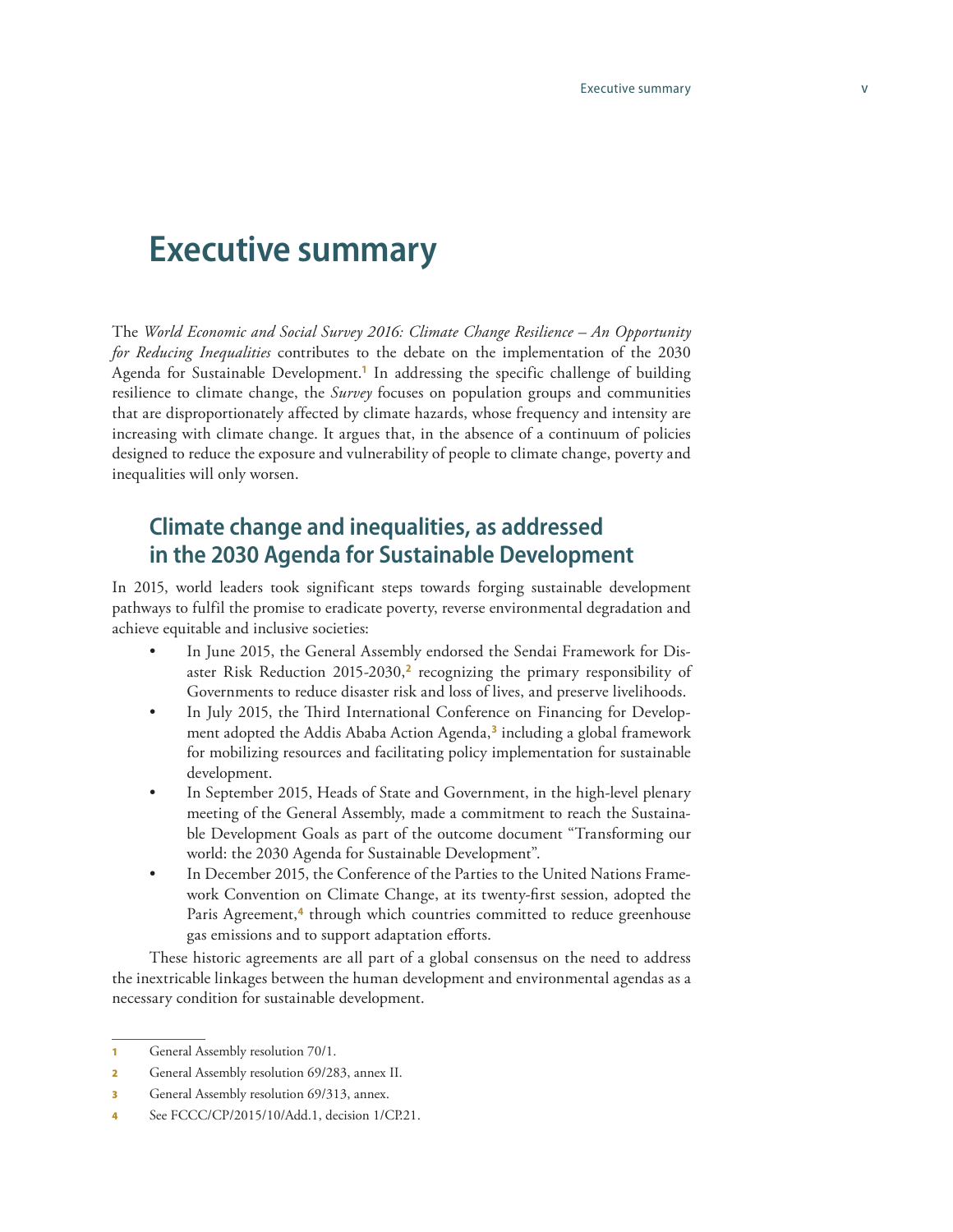The *World Economic and Social Survey 2016* identifies key challenges to implementing the 2030 Agenda for Sustainable Development, building upon the recognition that climate hazards have a differential impact on people and communities. It argues that, in the absence of far-reaching transformative policies, the goal of building climate resilience will remain elusive and poverty and inequalities will likely increase.

### **Climate change exerts uneven impacts across countries and population groups**

According to the scientific evidence, climate change is likely to result in surface-water scarcity, increased frequency of storms and precipitation extremes, coastal flooding, landslides, wildfires, air pollution and droughts. This will cause loss of life, injury and negative health impacts, as well as damage to property, infrastructure, livelihoods, service provision and environmental resources.

In the period 1995-2015, there were 6,457 weather-related disasters registered, claim ing the lives of more than 600,000 people and affecting an additional 4.2 billion people in other ways. Not all countries experienced the effects of climate hazards on their human and natural systems in the same way: low-income countries suffered the greatest losses, including economic losses estimated to have accounted for about 5 per cent of their gross domestic product (GDP).**<sup>5</sup>**

The global average annual cost of climatic disasters, including floods, storms, droughts and heat waves, is estimated to have risen substantially, from \$64 billion during the period 1985-1994 to \$154 billion in the period 2005-2014. A more complete estimate of global costs, taking into account the losses associated with slow-onset climate events (e.g., sea-level rise and desertification), is likely to be much larger. Climate scenarios predict unambiguously that tropical areas will be at higher risk of climate hazards, including countries in Africa and South and South-East Asia, small island developing States and the countries where livelihoods depend on climate-sensitive natural resources such as agriculture, fisheries and forestry. It is in these countries where there is a lesser capacity to prevent (or even cope with) most adverse impacts.

If left unaddressed, these manifestations of climate change are likely to make it more difficult to achieve many development goals as they disproportionally affect poor people and communities, causing an increase in poverty incidence and inequalities. They are likely to slow down economic growth and exacerbate food insecurity, health problems and heat stress of the most vulnerable populations. They may also induce significant displacements of people and involuntary migration.

### **Climate change and structural inequalities are locked in a vicious cycle**

Evidence suggests that the impacts of climate change and structural inequalities are locked in a vicious cycle. Vulnerability and exposure to climate hazards are closely linked to existing underlying inequalities. Differences in access to physical and financial assets; unequal opportunities to access quality health services, education and employment; and

<sup>5</sup> Centre for Research on the Epidemiology of Disasters and United Nations Office for Disaster Risk Reduction (2015).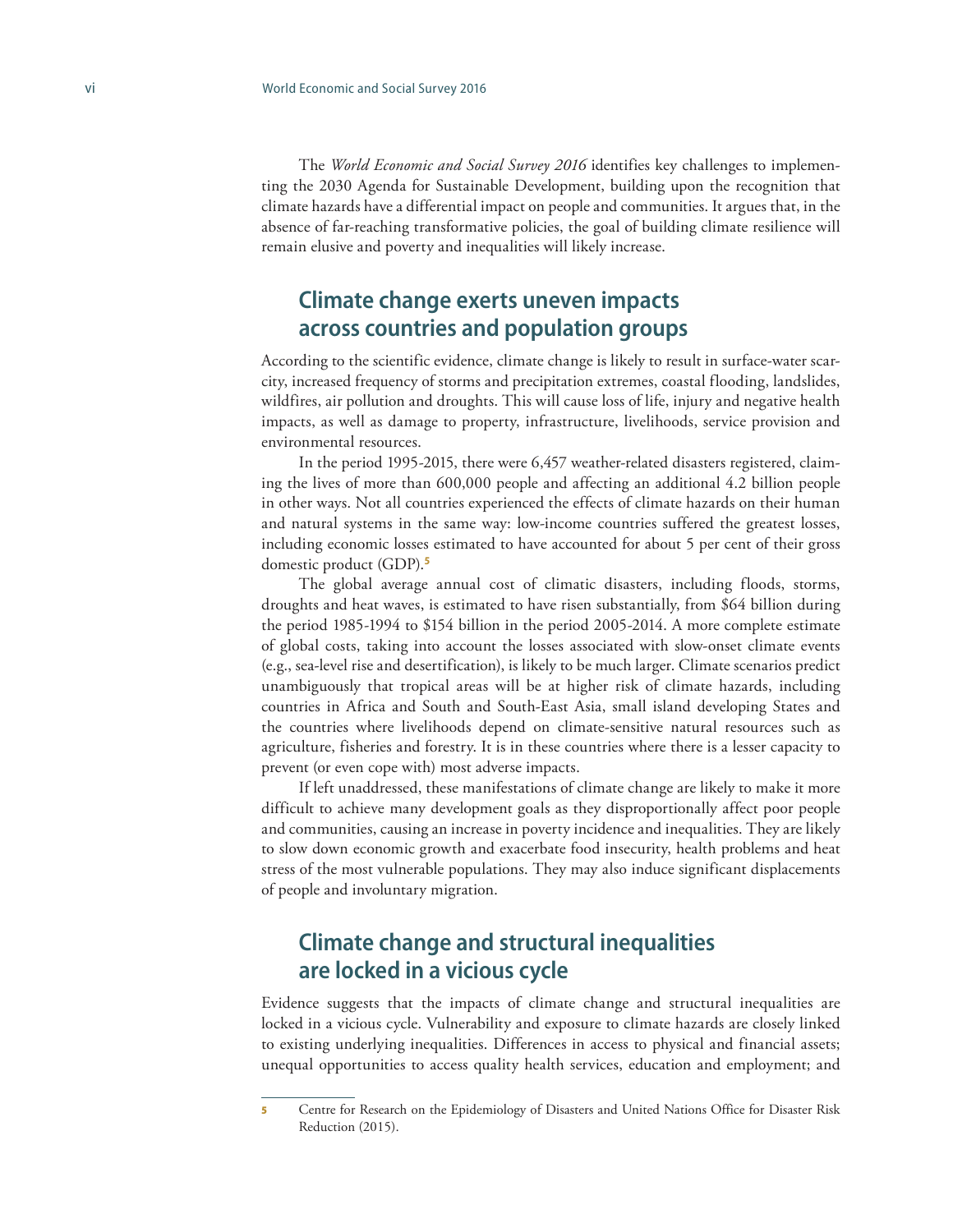inequality with respect to voice and political representation, as well as the perpetuation of discrimination under cultural and institutional norms, are the structural underpinnings of an aggravation of the exposure and vulnerability of large population groups to climate hazards.

The area of residence and the livelihood of people at disadvantage often expose them to mud slides, periods of abnormally hot weather, water contamination, flooding and other climate hazards. Groups whose livelihoods depend on climate-sensitive natural resources are exposed and vulnerable to land degradation, water scarcity, landscape damage, deteriorating ecosystems and other hazards. This is the case particularly if they do not possess the capacity to diversify into climate-resilient livelihoods.

When hit by climate hazards, people afflicted by poverty, marginalization and social exclusion suffer great losses in terms of lives and livelihoods. The disproportionate impact of climate hazards further aggravates existing socioeconomic inequalities and may actually undermine the capacity of people to cope and adapt.

Addressing the root causes of inequalities enables adaptation and the building of resilience to climate hazards. It requires a continuum of policies which include: i) immediate assistance in the wake of climate hazards and interventions for disaster risk reduction, for example, through early warning systems, creation of shelters and infrastructure improvements; ii) policies for adaptation to a changing climate entailing, for example, introduction of new crop varieties and water management techniques; iii) policies centred on ecosystem management and on income diversification; and iv) sound development policies focused on reducing inequalities to achieve poverty eradication and social inclusion. These specific measures will be most effective in reducing climate change vulnerability when they are part of longer-term transformative strategies which embrace coherent policies across the economic, social and environmental dimensions of sustainable development.

## **Bringing inequalities to the forefront of climate assessments**

Environmental concerns, in general, and the impact of climate hazards on people's livelihoods, in particular, require policymakers to improve policy frameworks and analytical capacities, so that they can design and implement coherent policies. Integrated climate impact assessments assemble different modelling frameworks to help policymakers understand the challenges posed by climate hazards. Effective climate impact assessments assist policymakers in better understanding policy options aimed towards adaptation and climate change resilience with a sharper focus on inequalities.

However, this makes for a complex task. The construction of policy options with regard to achieving climate resilience for sustainable development requires good information systems for identifying people at risk in their (often very local) geographical contexts. The construction of policy options also requires sound integrated assessments to improve understanding of the interlinkages across the economic, social and environmental dimensions of development, including the impact of climate hazards on people and their livelihoods.

The present *Survey* shows how the improved use of integrated modelling frameworks will contribute to the assessment of the impacts of climate hazards and policies relating to:

- Climate-sensitive natural resources upon which livelihoods rely
- Distribution of income on the basis of ownership and employment of production factors such as land, capital and labour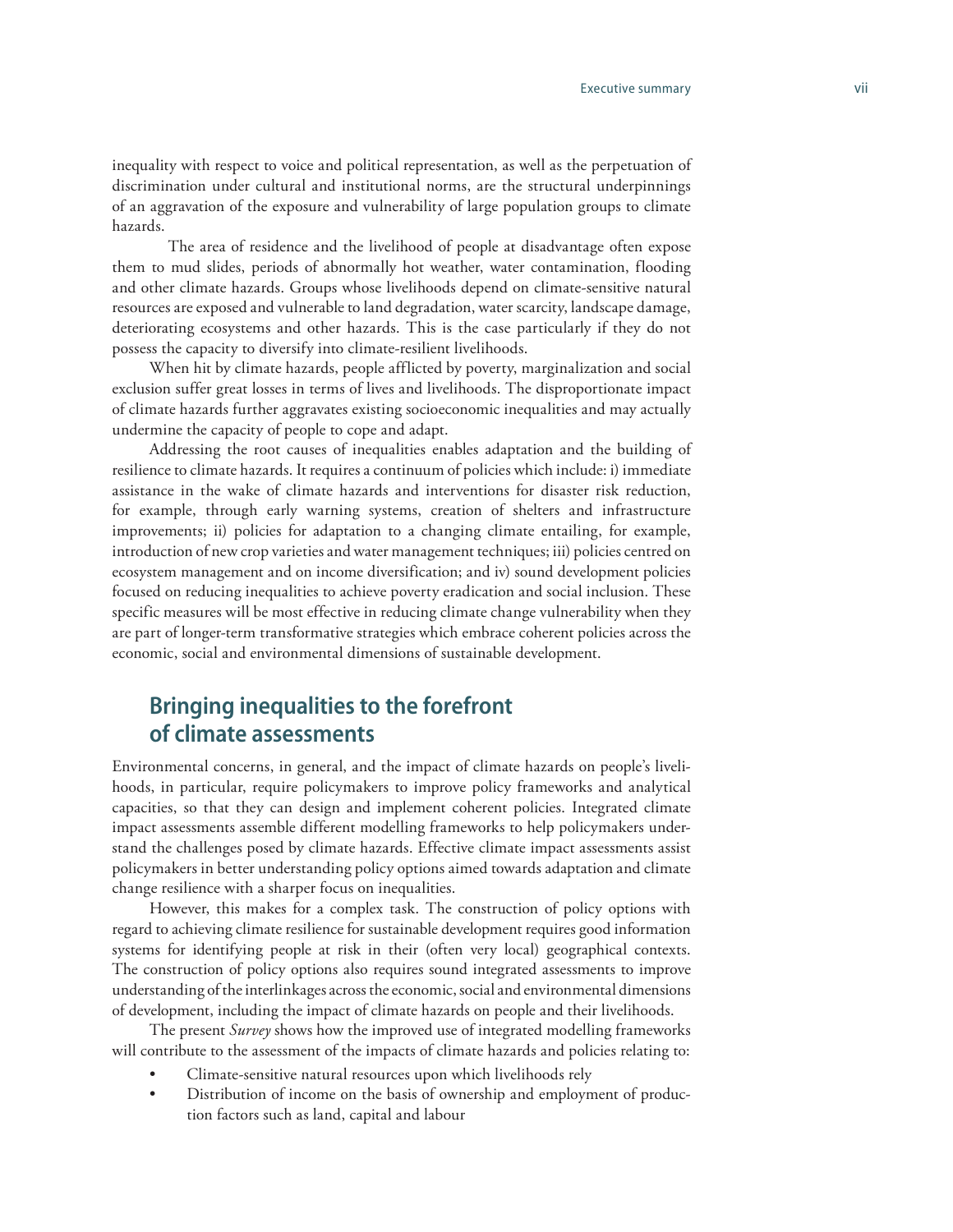- Human capital and access to basic public services and resources (education, health, sanitation and infrastructure)
- Vulnerabilities of disadvantaged groups based on their socioeconomic characteristics

Engaging different stakeholders (including policymakers, experts and communities) is essential to obtaining the detailed information and critical feedback required to improve the design of model-based scenarios and the interpretation of results. Meaningful participation of stakeholders assures the input of local political and expert judgment. The feedback of vulnerable population groups and communities is particularly important in facilitating an understanding of the factors that exacerbate people's vulnerability and exposure to climate hazards. It is also important when assessing adaptation options to ensure that adaptation policies are relevant to building climate resilience among people and communities.

Greater efforts to improve the production of the data and statistics necessary to document the socioeconomic impacts of a changing climate are urgently needed, along with the building of capacity to construct and use integrated assessments at the country level. Building scenarios illustrating possible impacts of climate hazards and assessing policy options for building resilience can yield sound scientific evidence for application to policy decisions. Institutionalizing the use of integrated analytical frameworks and of scenario results can both strengthen the policymaking processes by mobilizing technical expertise across sectoral ministries and contribute to improved policy coordination within the government, and in close collaboration with relevant stakeholders and researchers.

#### **Coherent, participatory and adaptive policymaking for climate resilience**

Better understanding of the impact of climate change on lives and livelihoods will lead to better-informed policymaking. Public policies have an important role to play in addressing people's vulnerability and building climate resilience. Disadvantaged groups typically possess few options for diversifying their income sources, gaining access to insurance and financial markets and improving their education and health status.

Breaking the vicious cycle in which inequalities and vulnerability to climate hazards are locked requires well-integrated and coherent policies designed to reduce current well-known vulnerabilities, including policies targeting poverty eradication, income diversification and improved access to basic social services such as education, health, and water and sanitation, among many others.

Reducing exposure and vulnerabilities as part of a process to strengthen people's capacity to cope with and adapt to climate hazards in the present and in the medium term requires a continuum of development policies strategically crafted to reduce the multiplicity of inequalities that make people vulnerable. A continuum of well-integrated economic, social and environmental policies for building climate resilience would also help harmonize present adaptation efforts within short-term political and funding cycles with longer-term development objectives. Policies designed to close the development gaps that leave people vulnerable to climate hazards are sound development policies and are essential to reducing the risk posed by climate change. Investing, for example, in prevention to halt the spread of malaria and other debilitating diseases, so as to improve the quality of life of the most disadvantaged population groups, is both a sound development policy and part and parcel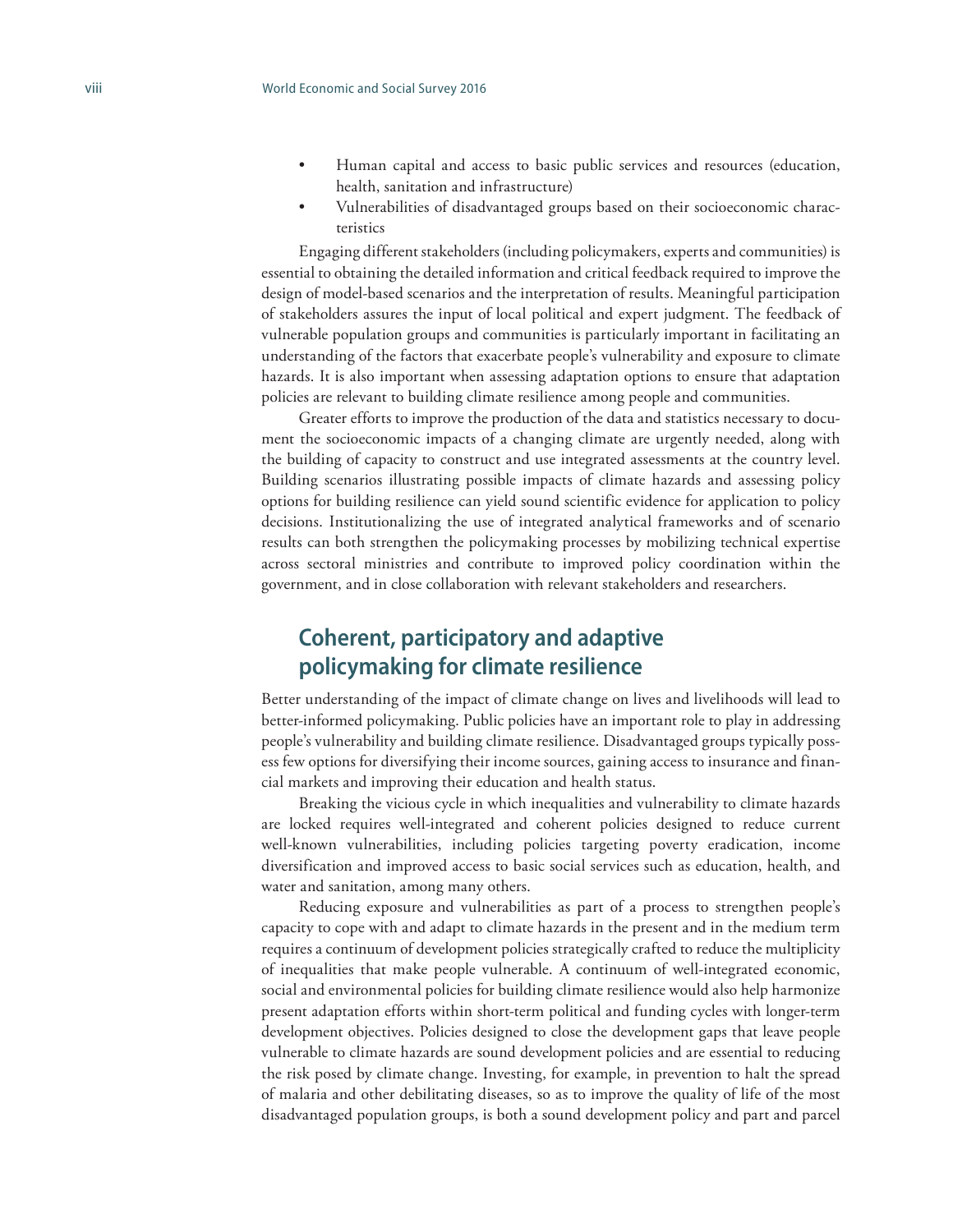of a sound adaptation policy, given that healthier and potentially wealthier people will be more resilient to future climate hazards.

In the continuum of policies, addressing the root causes of inequalities requires transformative policies that generate change in the fundamental attributes of systems, particularly the existing governance systems and norms that perpetuate inequalities. Transformative policies should aim, for example, towards generating shifts in behaviours to encourage sustainable consumption and production practices, in line with the goals set out in the 2030 Agenda for Sustainable Development.

This *Survey* argues that policy processes based on the principles of coherence and integration, participation and flexibility should help address underlying inequalities by identifying vulnerable populations, particular intersecting inequalities, and concrete actions for strengthening resilience.

Policy coherence is important for achieving climate resilience, particularly because of the need to integrate, or mainstream, adaptation objectives into longer-term development processes across the different dimensions of sustainable development.

Direct consultation with and participation of multiple stakeholders in policy decisionmaking improve understanding of specific risks and vulnerabilities at the local level. Further, a better understanding of risks and priorities achieved through the engagement of local communities and stakeholders improves policy design, policy implementation and policy outcomes.

Within the context of a changing climate and greater weather variability, uncertainty must be fully embedded in policy decision-making processes. This requires a flexible policy process, capable of incorporating lessons derived at each step of the process, with a view to improving knowledge and outcomes. Within the context of uncertainty, no-regret and lowregret policies constitute a good starting point for adaptation, as they can address immediate vulnerabilities and structural inequalities, without compromising the foundations of future resilience.

### **Enhanced cooperation for climate-resilient development**

Delivering on the commitments set out in the 2030 Agenda for Sustainable Development will be critical to strengthening resilience to climate change among the most vulnerable countries and population groups. Improving access to stable and adequate sources of finance for adaptation and contributing to the building of the information systems needed to guide policymaking for climate resilience are two concrete undertakings for which greater international cooperation is required.

A strengthened Global Partnership for Sustainable Development has an important role to play in supporting countries' efforts in building climate resilience. The historical agreements adopted by the international community in 2015, including the 2030 Agenda for Sustainable Development and the Addis Ababa Action Agenda of the Third International Conference on Financing for Development, provide a unique opportunity to solidify effective global cooperation and coordination in support of global, regional and national efforts towards achieving sustainable development in general and climate-resilient development more specifically.

The imperative of limiting global warming together with the task of effectively reducing the impact of climate hazards on vulnerable populations requires a profound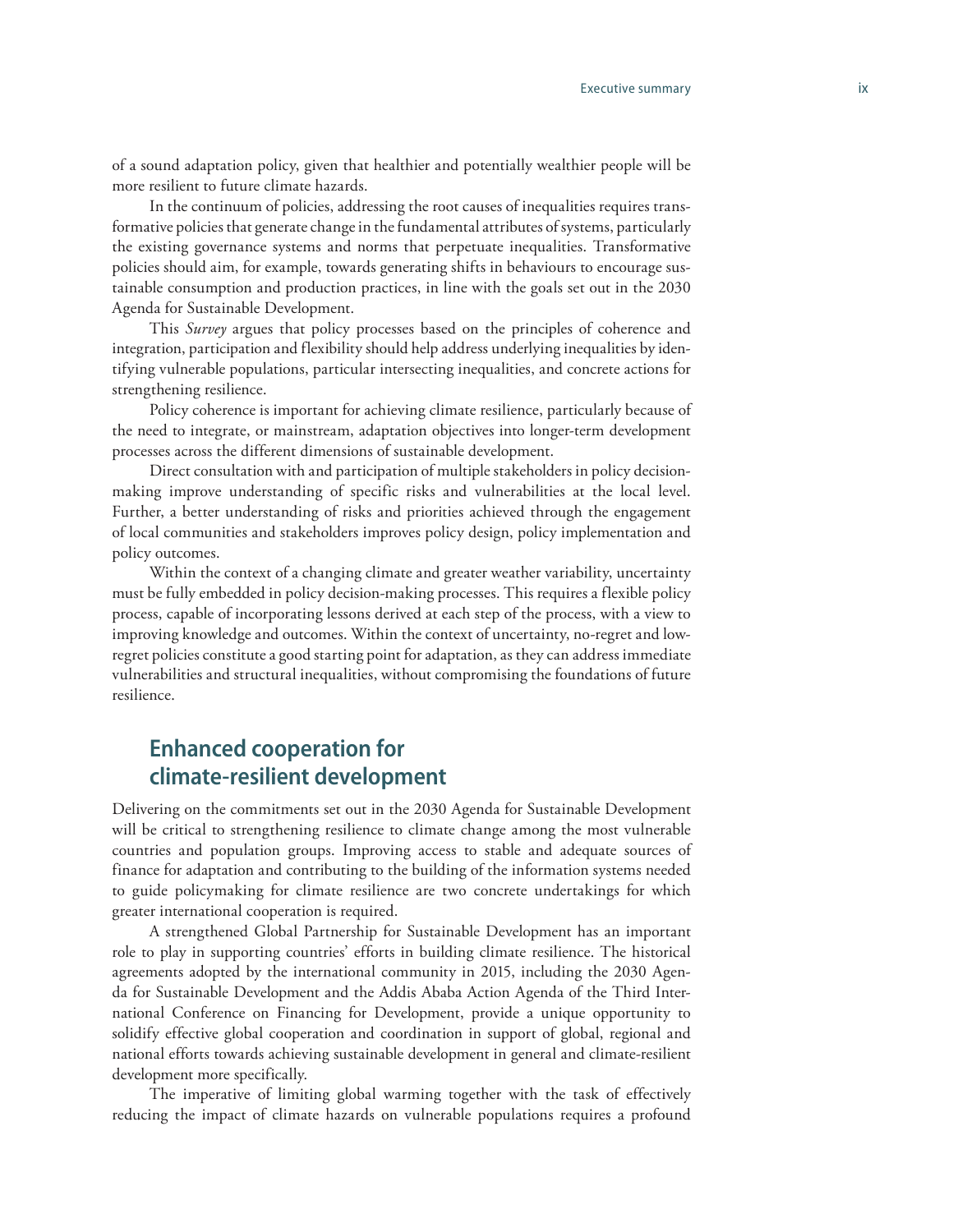transformation of international cooperation. Much of the previous focus of climate action has been on mitigating the effects of anthropogenic activity so as to limit the rise in global temperature. In addition to this effort, unprecedented levels of cooperation in a number of critical development areas are needed for the specific purpose of achieving climate change adaptation.

Two types of international support are discussed in the *Survey*: (a) support for the provision of stable, predictable and sufficient sources of financing for climate-resilient development; and (b) support for improving capacities needed to produce and utilize large and complex sources of data and information so as to facilitate identification of population groups particularly vulnerable to climate hazards.

In December 2015, the Conference of the Parties to the United Nations Framework Convention on Climate Change committed to mobilizing at least US\$ 100 billion per year for climate change mitigation and adaptation activities in developing countries.**<sup>6</sup>** While there is no central accounting mechanism for climate finance flows, adaptation activities are clearly underfunded: the Climate Policy Initiative estimates that funding for mitigation efforts is 16 times greater than that for adaptation projects. This gap in financing for adaptation—the "adaptation gap"—is a cause for concern, particularly given that climate hazards have a disproportionate impact on the poorest countries and on vulnerable population groups within countries.

According to the IPCC Fifth Assessment Report (2014), adaptation costs will range from \$70 billion to \$100 billion per year by 2050 in the developing countries alone. An updated review conducted by the United Nations Environment Programme indicates that these figures are likely to be an underestimate. Yet, the \$100 billion climate finance pledge is for both mitigation and adaptation. Put simply, climate finance streams need to far exceed the target under the Paris Agreement if climate change-related needs are to be met.

Given that many adaptation efforts, such as the creation of levies and the installation of weather monitoring systems, support the public good, there is a strong case to be made for support from the public sector. Increased funds from public domestic and international efforts are required to fill the gap in areas where the private sector is unlikely to invest adequately, in particular in projects aimed at the most marginalized areas and population groups. Adaptation efforts are successful only when they integrate the needs of the disenfranchised and are responsive to the inequalities that underpin exposure and vulnerability. While in some cases (such as that of philanthropy) the private sector will aim for redistributive outcomes, in most, an adaptation agenda will require public funding.

Mobilization of resources and actions to build resilience and adaptive capacity will also entail meeting the challenge of identifying those vulnerable to climate hazards, understanding the risk they incur and monitoring the effect of interventions in reducing that vulnerability. Production of statistics on the impact of climate hazards requires the development of consistent concepts and classifications as a component of official national and international programmes. Understanding the interlinkages between vulnerability and climate hazards requires intensive collaboration, harmonization and integration across a range of disciplines and among a wide range of data programmes, including official statistics of population, its main characteristics and its distribution in different ecological areas.

Understanding the socioeconomic attributes of vulnerable groups and further assessing the potential impacts of climate hazards and policies on their livelihoods require sound statistics at the lowest possible geographical resolutions. This is critical for enabling

See [FCCC/CP/2015/10/Add.1,](http://undocs.org/FCCC/CP/2015/10/Add.1) decision 1/CP.21, para. 53.